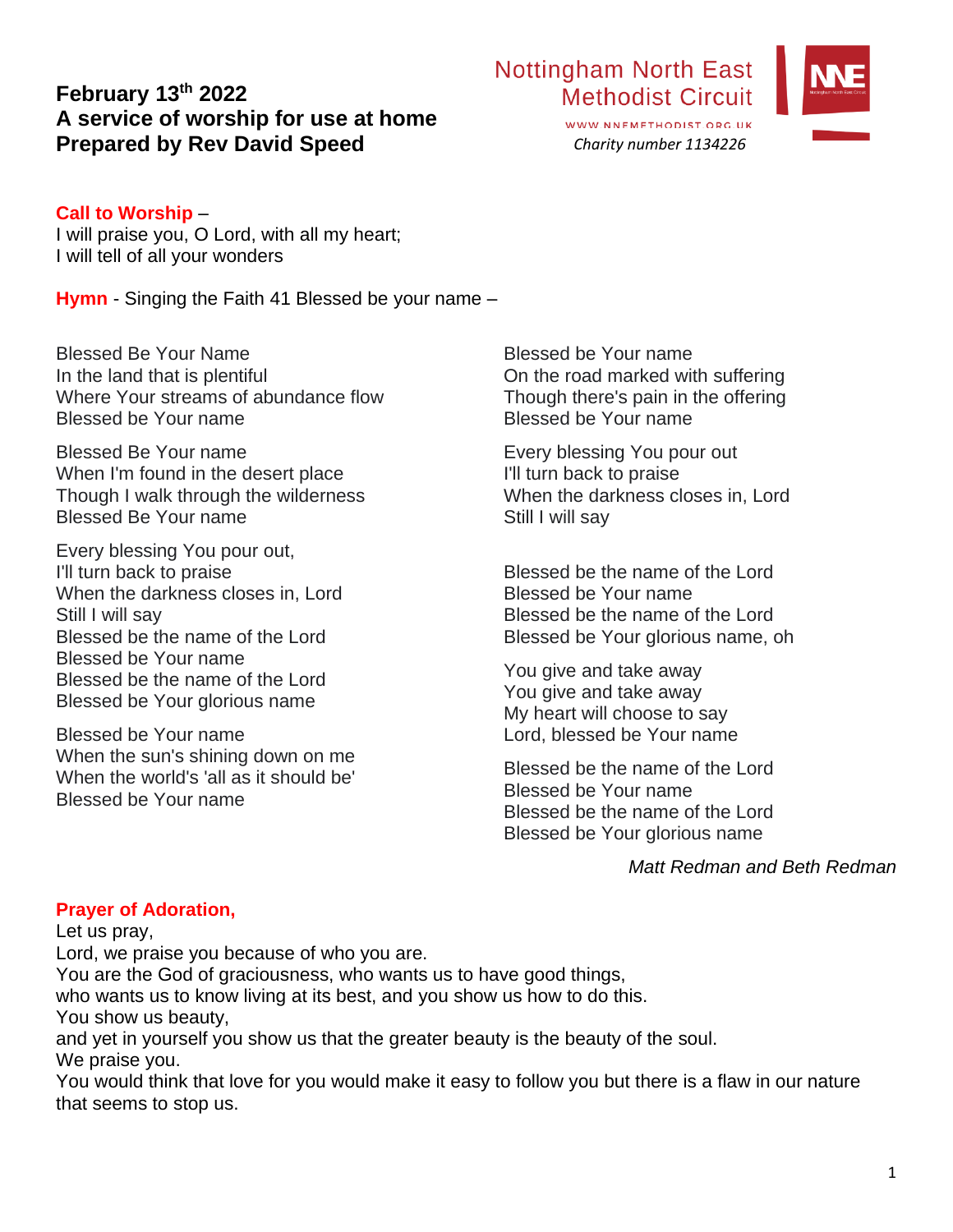### **Prayer of Confession**

We say our own prayer of confession in the words of Singing the Faith hymn number 419, Almighty God, we come to make confession –

1. Almighty God, we come to make confession for we have sinned in thought and word and deed.

We now repent in honesty and sorrow; forgive us, Lord, and meet us in our need.

2. Forgiving God, I come to make confession of all the harm and hurt that I have done; of bitter words and many selfish actions, forgive me, Lord, and make me like your Son.

3. Forgiving God, I come to make confession of all that I have failed to do this day; of help withheld, concern and love restricted, forgive me, Lord, and lead me in your way.

4 Redeeming God, we come to seek forgiveness. for Jesus Christ has died to set us free. Forgive the past and fill us with your Spirit that we may live to serve you joyfully. *Christopher J. Ellis*

**Readings** The readings show us how to live our best lives.

#### **Luke 6:17-26**

He went down with them and stood on a level place. A large crowd of his disciples was there and a great number of people from all over Judea, from Jerusalem, and from the coastal region around Tyre and Sidon, who had come to hear him and to be healed of their diseases. Those troubled by impure spirits were cured, and the people all tried to touch him, because power was coming from him and healing them all.

Looking at his disciples, he said:

"Blessed are you who are poor, for yours is the kingdom of God. Blessed are you who hunger now, for you will be satisfied. Blessed are you who weep now, for you will laugh.

Blessed are you when people hate you, when they exclude you and insult you and reject your name as evil, because of the Son of Man.

"Rejoice in that day and leap for joy, because great is your reward in heaven. For that is how their ancestors treated the prophets. "But woe to you who are rich,

for you have already received your comfort.

Woe to you who are well fed now,

for you will go hungry.

Woe to you who laugh now,

for you will mourn and weep.

Woe to you when everyone speaks well of you, for that is how their ancestors treated the false prophets.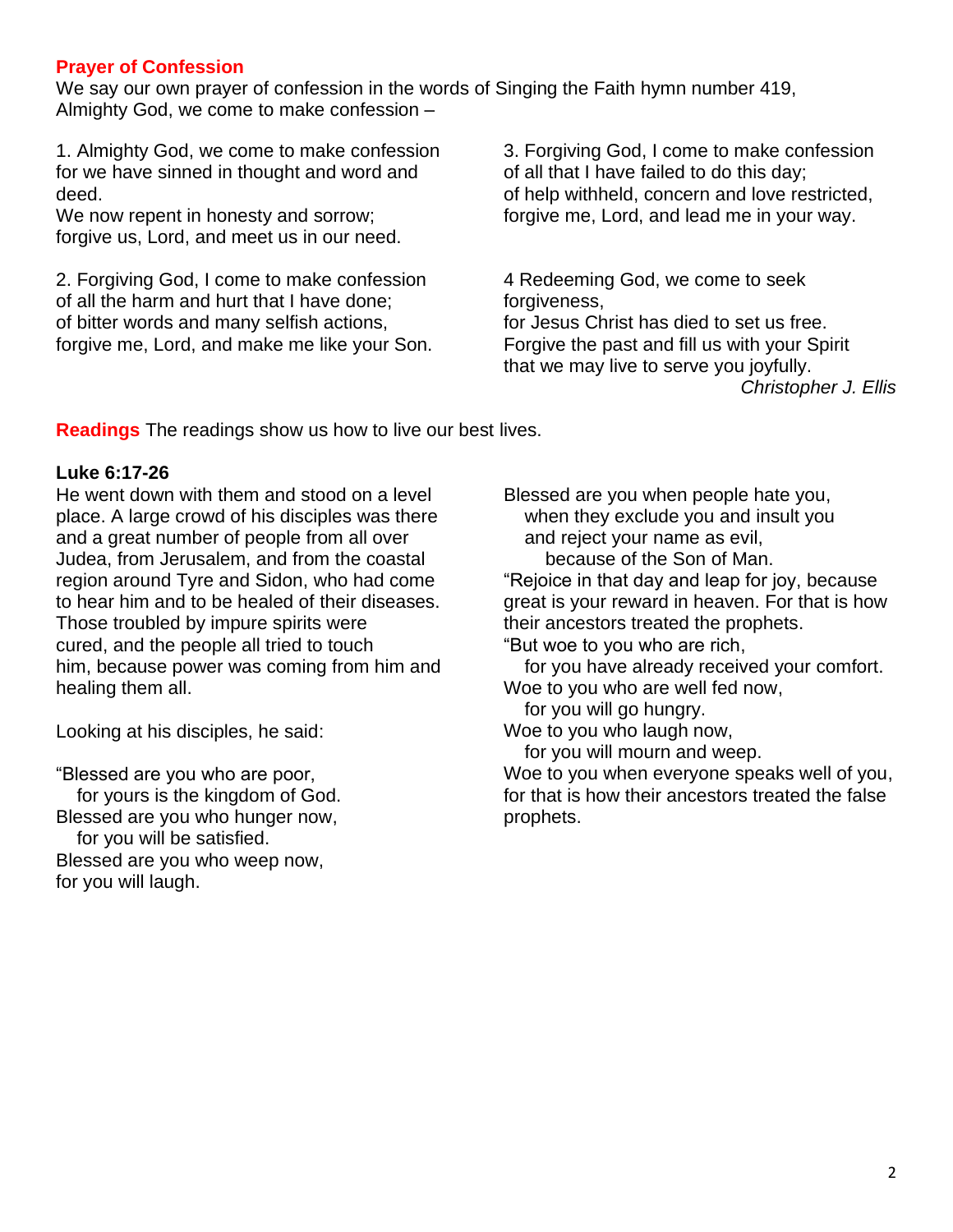## **Psalm 1**

Blessed is the one

 who does not walk in step with the wicked or stand in the way that sinners take or sit in the company of mockers,

but whose delight is in the law of the LORD, and who meditates on his law day and night. That person is like a tree planted by streams of water,

 which yields its fruit in season and whose leaf does not wither whatever they do prospers.

Not so the wicked! They are like chaff that the wind blows away. Therefore the wicked will not stand in the judgment. nor sinners in the assembly of the righteous. For the LORD watches over the way of the righteous,

but the way of the wicked leads to destruction.

### **Sermon –** Psalm 1

Anne, my wife, loves the Psalms. Her love of the Psalms is one reason why I chose this reading from Psalm 1 to preach on. So, if you like this address, tell me. If you don't you can always blame her. Why is this Psalm 1, the first Psalm? I don't think it was because it was the first one written. It was placed as the first Psalm because it set the tone for every other Psalm. The tone that was set was to say you live best when you live God's way. 'Blessed is the man whose delight by day and night is the law of God Almighty'. I don't think it meant stuffily observing all sorts of rules and regulations but wanting to please God and make Him happy.

What does it mean to delight in God's law? To make God happy, to do what God wants, to love life, and to love people. So, how do we make God happy?

God's law tells us what God wants and we want to do the things that make God happy.

We need the person whose delight is the law of God Almighty.

I, like all Ministers, have had to take a number of funerals and at a number of them the family would say, usually, of their mother, "She was happy when the family were happy".

I know that my parents always tried to do the things that made each other happy. Blessed is the person who is happy when she or he makes God happy. If that's what you try and do in a marriage, partnership and family, shouldn't we also be that way with God?

I know the phrase meditating on God's Law means murmuring it out loud as religious Jews would do to this day at the Wailing Wall in Jerusalem. I know it says in the book of Joshua, "You shall meditate on it (God's Law) day and night that you may be careful to do according to all that is written in it", but in our time I think we could take it to mean 'think about what would make God happy'.

If we follow God out of love then we won't feel we have to out of duty. If we do it out of love, we shall be blessed, because we're always happier when we're thinking of another rather than thinking of ourselves. We're always happier doing something out of love, because we're glad to do it, rather than because we feel we ought to do it. Blessed is the woman or man who wants to make God happy.

Blessed is the person who wants to follow God's Ways.

Imagine a game without rules. There are some that are almost without rules. It's almost Shrove Tuesday, and at Ashbourne there is the Shrove Tuesday Football Match. At Ashbourne, there are two teams, the Uppards and the Downards. Uppards try to score a goal at one end and the Downards at the other. You can forage, wrestle the ball, handle or do virtually anything that would normally give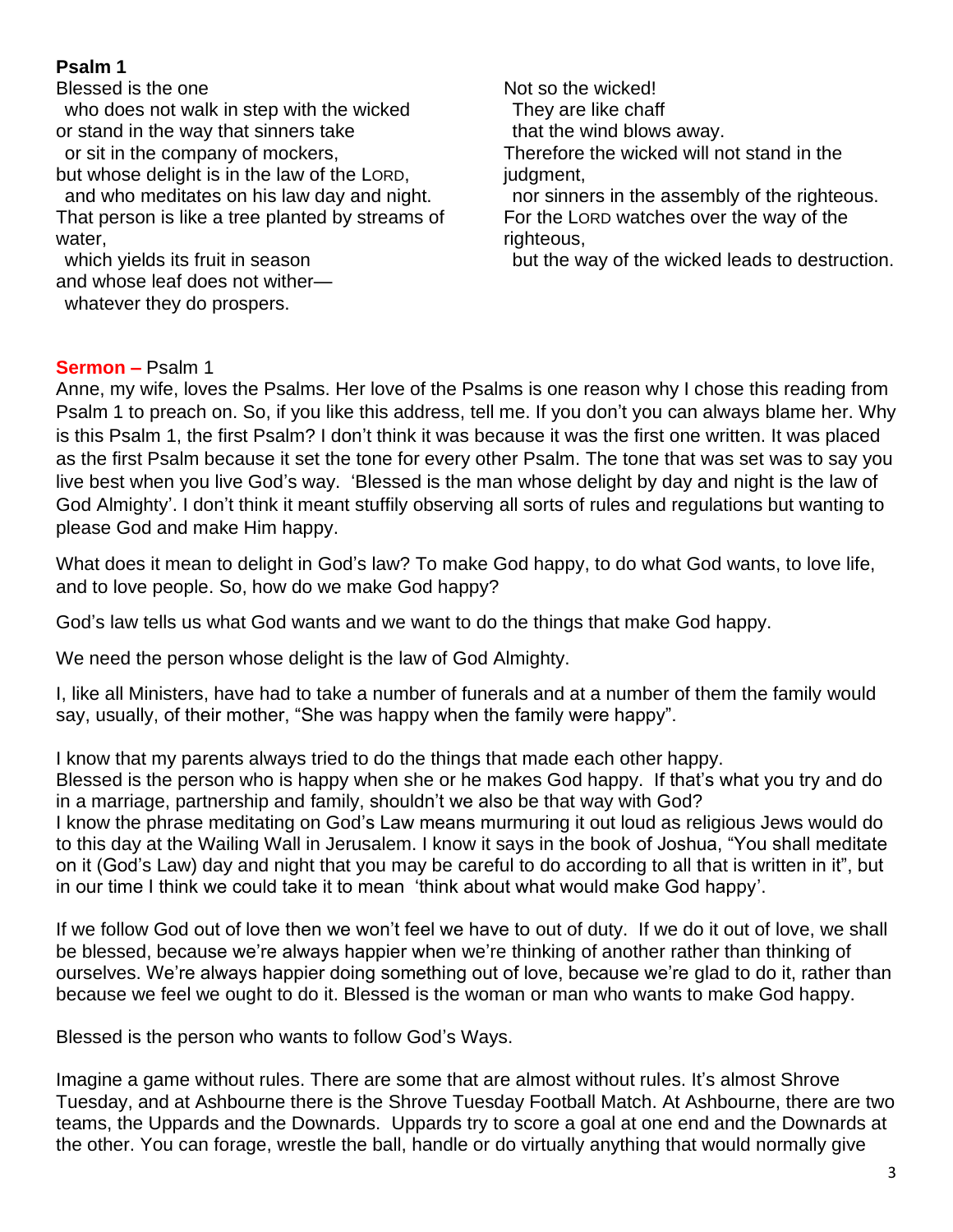you an instant red card at a normal football match. Mind you, even the Ashbourne game has rules. Murder and manslaughter are not permitted. Unnecessary violence is frowned upon, and the ball cannot be carried in a coat or bag, or vehicle. Other than that and a bar on playing after 10 p.m. and in Churches and cemeteries, all is possible.

But if you played a game without rules, you'd have no game to play.

That's exactly the situation we're sometimes in. Matthew Parris, an atheist, says that with the decline of Churchgoing, people have become unhappier. They have no framework of values for their lives. Nothing seems to satisfy. It seems to ring true. Even playing a game needs rules.

Someone talked about this long before Matthew Parris, "He said, Each man does what is right in his own eyes". What's more each man writes his own Bible, and leaves God out, which is a bit discourteous.

So many will not take responsibility for their own actions. Some write their own Bible and say, "Someone else is responsible, not me". We live in a blame culture where everyone covers themselves in case they get sued. Has it led to a happier society? It's like playing a game with no rules.

We need a framework in which to live our lives. We need to hold our hands up, and say, "I made a mistake". "I was wrong". To say, "It was the other guy". Or "I wasn't really wrong", Or everyone does it" is to spend your life trying to justify yourself.

Do we not feel more calm on the inside when we admit that we are wrong? Someone said, "What does it mean to say that you are wrong but that you are wiser today than you were yesterday?"

The one who does this is the one who is secure. Easier just to hold your hand up. I was wrong. I'm going to put it right.

Or, as the writer puts it, someone who follows God's wishes, and God's laws are God's wishes, is like a tree planted by streams of water which yields its fruit in season.

This kind of person makes the best contribution to society. She or he may get drained, but they come to God for replenishment.

Do you remember the song they sang in the 1960s, in the protest marches, "We shall not be moved? Just like a tree that's standing by the riverside, we shall not be moved". I didn't know they got it from this Psalm.

The reliable person, the secure person, the person who makes the best contribution to society is the person who seeks God's help in following God's framework. She or he does it because they love God and know God's ways are best. We do so because we are glad to do so, happier when we live in a framework, and happiest when we live in God's framework.

How do we make God happy? By doing the things that make Him happy, wanting to follow His ways, and loving the life that God gave us. Love the love that God gave us. See the world as God's world, too, and see it as original blessing as well as original sin. Listen to the words, God so loved the world as well the rest of the Bible verse. A lady in her eighties used to love dancing. In Malta she suggested going on a catamaran. A bit adventurous and risky. She had a love of life.

God gave us a life to enjoy so long as we don't stop someone else's enjo9yment. The poet, Euros Bowen, wrote, "To curse life is to err". The writer of one of the Psalms wrote, "The heavens declare the glory of God, the skies proclaim the work of his hands". You find God's playfulness in nature. All this faith business isn't about talking to God and about God all the time, not that we do. Don't you think even God would get fed up with that? Maybe that's one reason why God has given us so many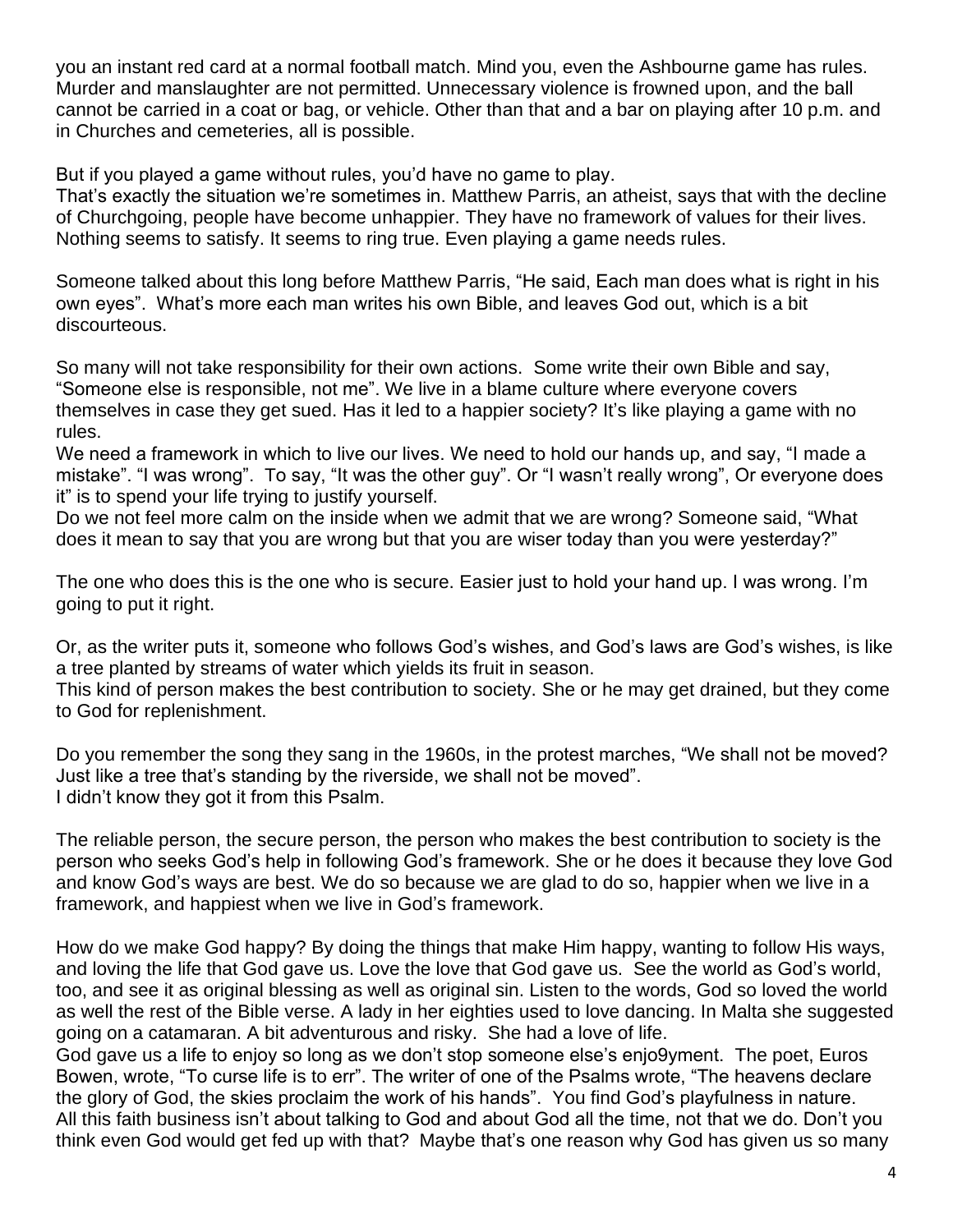things to enjoy. I'm here in dance, nature, and music, He may be saying. Love the life that I gave you and see me in it. How do we make God happy? By loving the life that God have us.

How do we make God happy? By loving people, as well as life. "People are my scenery" said a landlady. It means showing people the kindness of God before the truth of God. It means showing people the truth of God only out of love for them. Through it all it means making time for God for He appreciates our company. When others do the dirty on us and there's that great pressure to get back on them, it means remembering that we belong to Jesus and have chosen His way and will not be deflected from it. It means seeing Jesus in another person. It means taking time for God who alone can help us to be this way. We like to be with such people. They make God attractive. They give us the sense that they're living their best lives. We can be those people when we ask for God's help. When we are those people, we almost do God's wishes naturally. Those who do this will find that they are in touch with themselves, in touch with life, in touch with God and blessed because they are living their best lives.

Will you be that person, Will I?

In such a time as this when each justifies himself, we need the person who seeks God's framework. We need to be those who want to make God happy, want to do as He would want us, that way ourselves, and love the life and the people He gave us to love, for our happiness. As Captain Jean-Luc Pickard would say in "Star Trek", "Make it so", with God's help. AMEN.

**Hymn -** Singing the Faith 548 Blessed Assurance, Jesus is mine,

Blessed assurance, Jesus is mine; Oh, what a foretaste of glory divine! Heir of salvation, purchase of God, Born of His Spirit, washed in His blood.

*This is my story, this is my song, Praising my Saviour all the day long. This is my story, this is my song, Praising my Saviour all the day long.*

2. Perfect submission, perfect delight, Visions of rapture now burst on my sight; Angels descending, bring from above Echoes of mercy, whispers of love.

*This is my story…*

3. Perfect submission, all is at rest, I in my Saviour am happy and blest; Watching and waiting, looking above, Filled with His goodness, lost in His love.

*This is my story …*

### **Prayers of Intercession and Lord's Prayer**

Let us pray,

We thank you for being concerned for the smallest to the greatest person, and that you make no distinction between them.

We thank you for motivating people of love to do something about people's sorrow, and the world as we have it.

We represent them and our world as we come to you in confidence.

We pray for the family of the five-year-old Moroccan boy so tragically killed in the well. We pray for them in their tears.

We pray for the continuing tension between Russia and Ukraine, and other way to be found of addressing the fears that lead to confrontation.